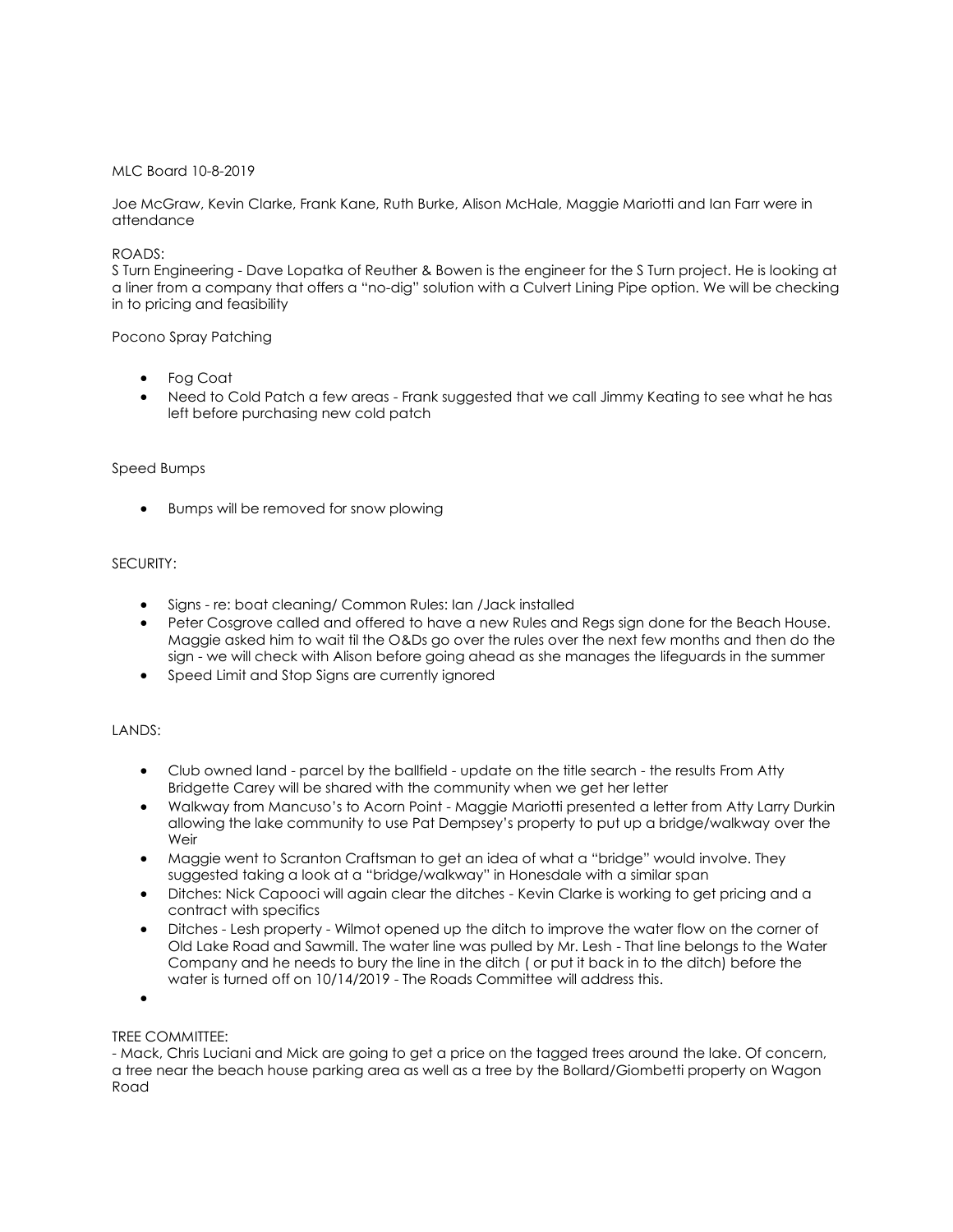## LAKES:

- A group of Moosic Lake Fishermen addressed the Board they have formed a fishing committee
- EJ Generotti, Chris Luciani, Bill Smith, Joe Spitzer, Frank Capucci, JJ Iyoob were present. The group wanted monies to stock the lake as it has not been stocked since 2016
- A conversation started concerning the effect on the lake of bringing in fish the cloudiness of the water was discussed relative to stocking and bringing in bacterias from other lakes and ponds with both the fish and boats that are used in different lakes. IN addition, we talked about people coming in to fish that DO NOT belong to the Moosic Lakes Community
- The fishermen offered to be responsible for taking calls IF residents found that "strangers" were fishing here. Frank Capucci will send us a list of persons compromising the committee as well as their numbers in case there are outsiders bringing in boats or just fishing.
- Lake has not been stocked since 2016 the intention was to stock at \$2100.00 every 2 years
- Hatcheries Hinkling/New York certified by the state of NY they do not dump any water with the fish
- There used to be a line item in the budget for stocking fish it is presently under ENVIRONMENTAL since 2010
- The fishermen want it to be back as a line item
- We have spent the entire Environmental budget for this fiscal year due to water testing, eColi crisis, mosquitoes, etc
- The Committee wants to plan a fishing derby next summer for lake
- Some idea of costs: Perch 2.30/each they want walleye ( they requested 400), trout, large mouth bass , crappy fish, cat fish (they clean the lake) to be put in to the lake
- Blue Gill, Small Mouth bass, cat fish and cray fish, perch and blue gill are indigenous to the lake
- The men want to do an educational presentation in June about boat safety, fishing rules, bait buckets, cleaning of boats, catch and release, Q&A
- The Board discussed ways to fund the fish stocking it was decided to give them \$1500.00 this year as lakes are stocked in October with recommendation to reduce the number of Trout and Walleye
- The Board voted unanimously to fund the stocking

AEC - treated the LIttle Lake in June, 2019

- they looked at the Big Lake and felt as though there were not any concerns
- we did not get a written summary
- the Board feels as though they are not responsive and not giving us clear direction.

Farnham & Assos - This company did the Beach Water Testing and wants to come and speak to the Board we got a hard copy of all of their recommendations

• we will get quotes to compare what they offer as compared to AEC

#### MISCELLANEOUS:

- Rules and Regulations - will get started in the winter

- Dee Hennemuth has offered to join the group
- We discussed that there is a free standing garage going up at Generotti's property. This is not allowed through the deed UNLESS the garage is attached to the house per the requirements in the deed covenant.